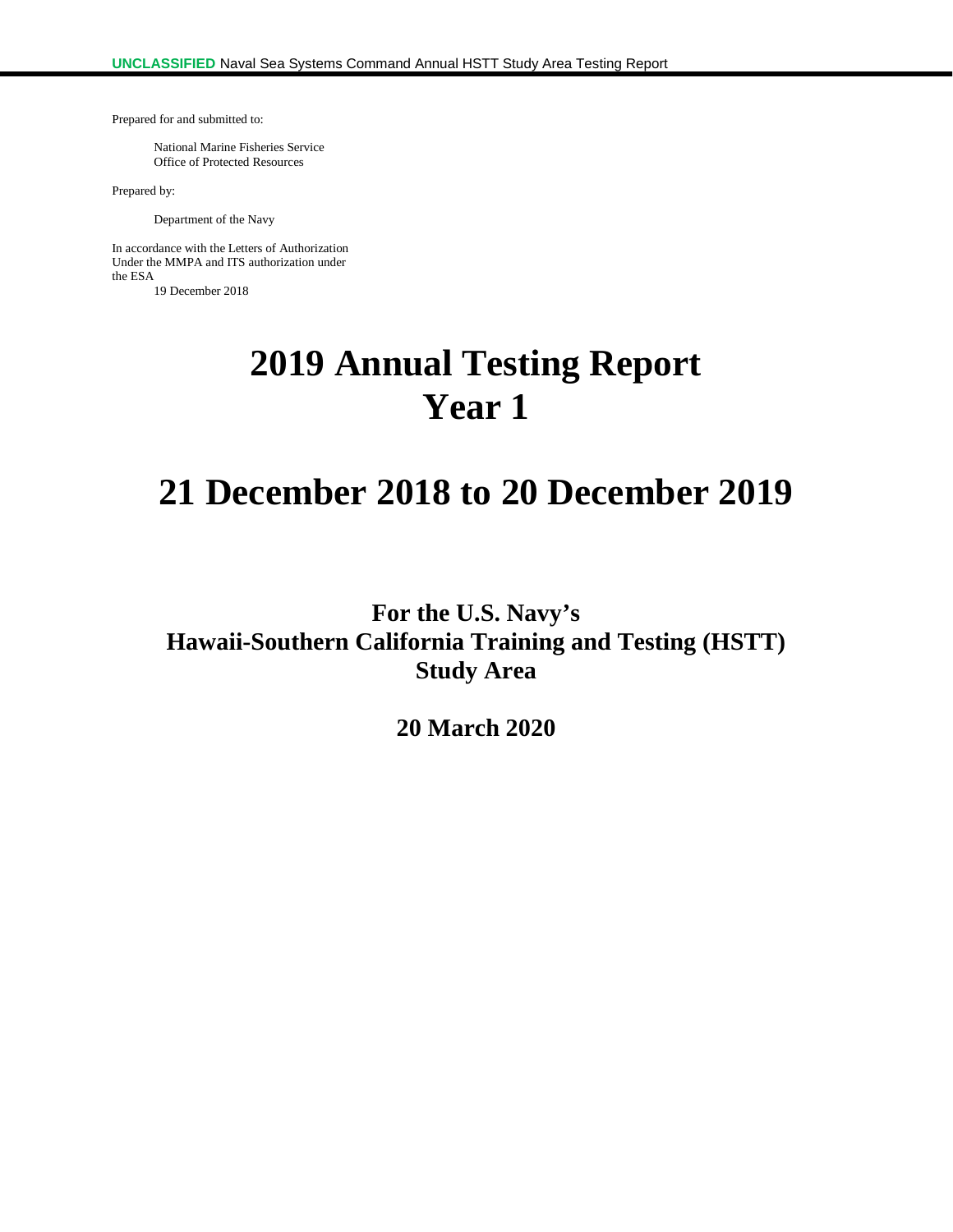# **TABLE OF CONTENTS**

ANNUAL HSTT TESTING REPORT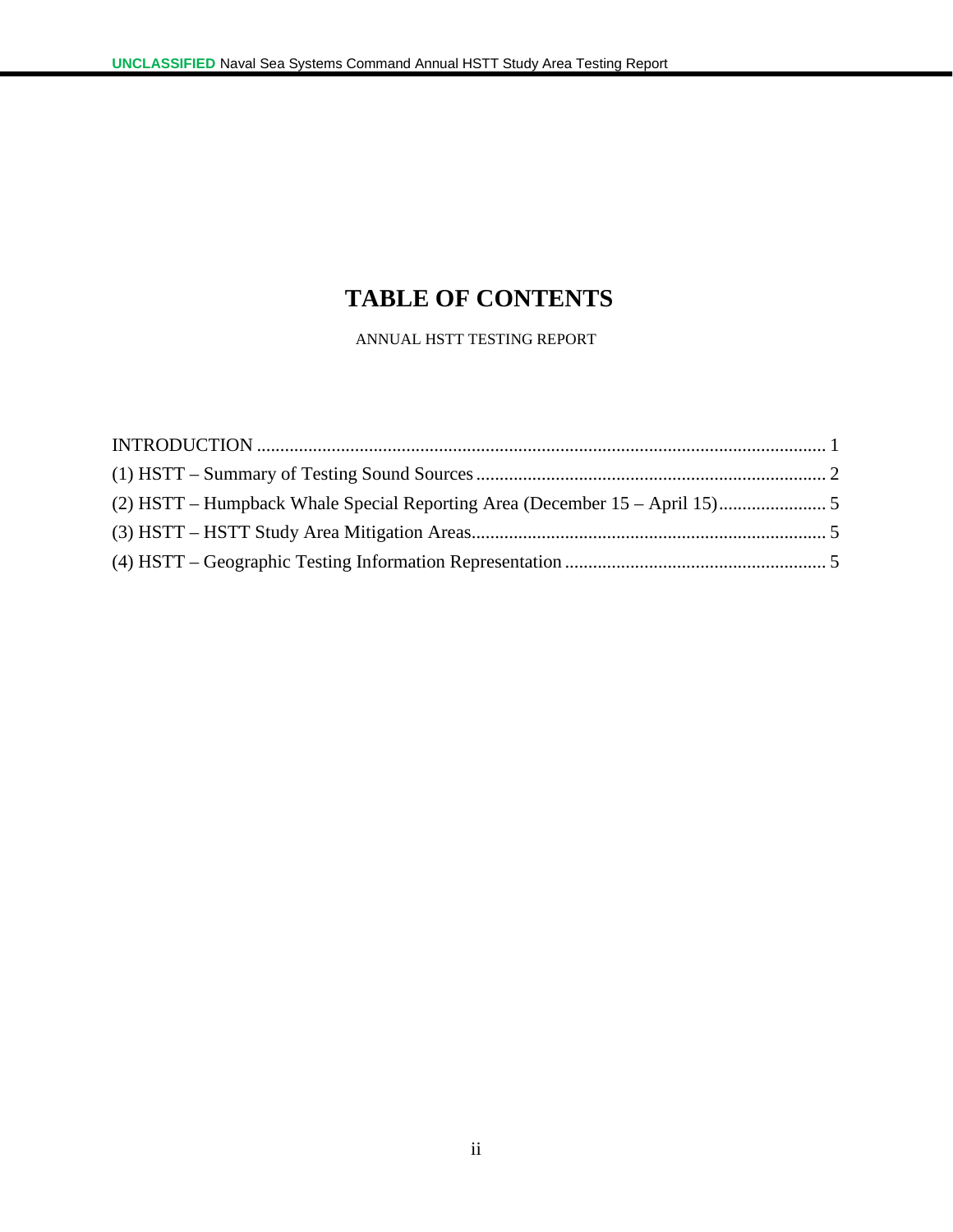# **HAWAII-SOUTHERN CALIFORNIA TRAINING AND TESTING STUDY AREA TESTING REPORT**

## <span id="page-2-0"></span>**INTRODUCTION**

The U.S. Navy prepared this Annual Testing Report covering the period from 21 December 2018 to 20 December 2019 in compliance with the National Marine Fisheries Service (NMFS) Final Rule, Letters of Authorization (LOA), and Incidental Take Statements under the Marine Mammal Protection Act (MMPA) and Endangered Species Act (ESA) authorizations for the U.S. Navy's Hawaii-Southern California Training and Testing (HSTT) Study Area.

In the HSTT Final Rule and Letters of Authorization<sup>[1](#page-2-1)</sup> the following report subsections were specified and are present within this report:

- (1) Summary of Testing Sources Used
- (2) Humpback Whale Special Reporting Area (December 15 April 15)
- (3) HSTT Study Area Mitigation Areas
- (4) Geographic Information Presentation

The information in this report represents the best practical data collection for this period.

<span id="page-2-1"></span><sup>&</sup>lt;sup>1</sup> HSTT Testing Letter of Authorization, and 50 CFR §218.75(e) (3), (4), (5) and (6)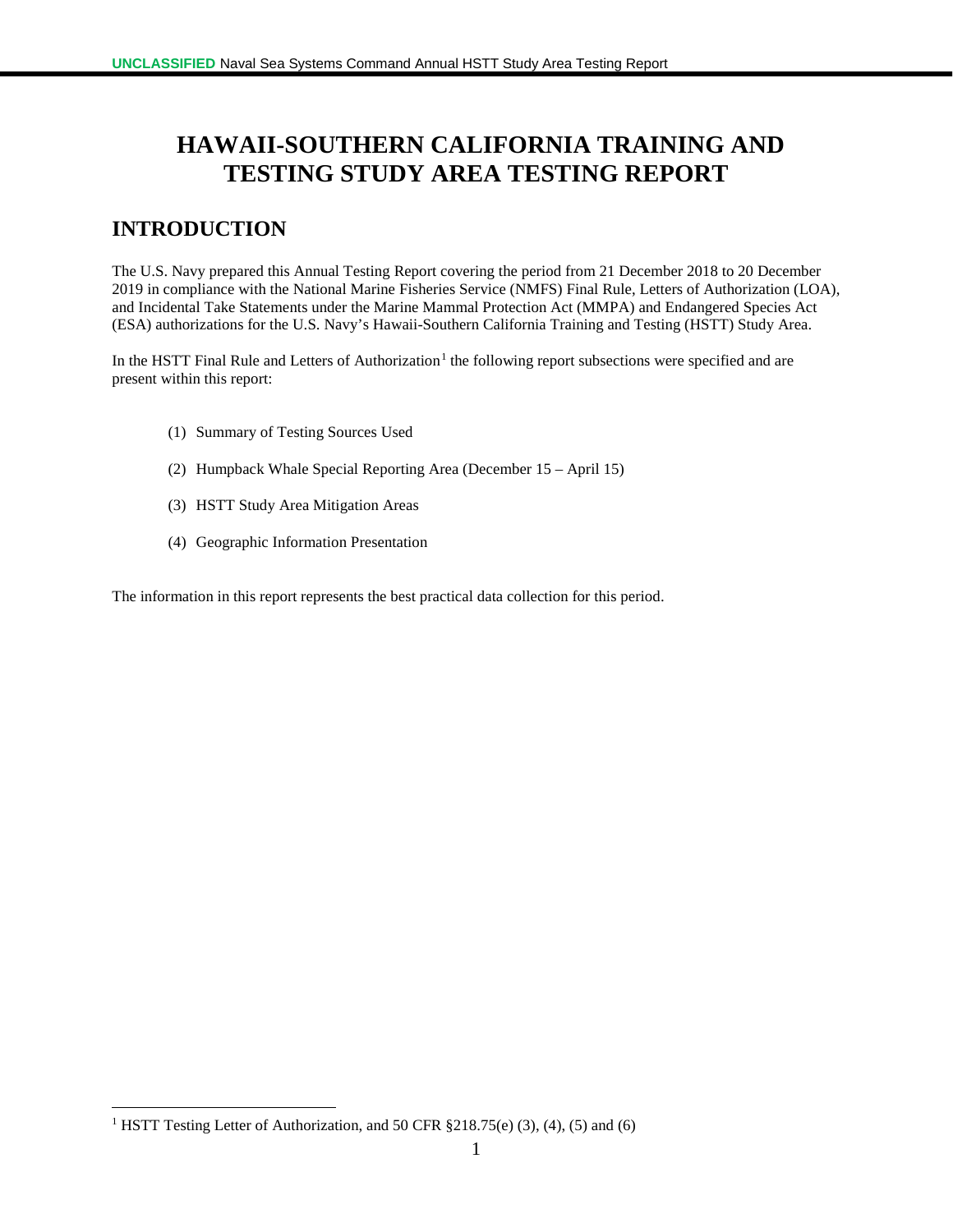## <span id="page-3-0"></span>**(1) HSTT – Summary of Testing Sound Sources**

This section summarizes total annual usage of each type of sound source used for testing within the HSTT study area from 21 December 2018 to 20 December 2019, which constitutes year 1 of the 5-year authorization.

#### **Total annual hours or quantity of each bin of sonar or other acoustic sources**

|                 | <b>Authorized sound sources</b><br><b>HSTT Final Rule</b>                                           | <b>Authorized Amount</b><br>(21 Dec 18 -<br>20 Dec 19) | <b>Actual Usage</b><br>(21 Dec 18 -<br><b>20 Dec 19)</b> | % Used of<br><b>Authorized</b><br><b>Amount</b> |
|-----------------|-----------------------------------------------------------------------------------------------------|--------------------------------------------------------|----------------------------------------------------------|-------------------------------------------------|
|                 | (1) Active Acoustic Sources Used                                                                    |                                                        |                                                          |                                                 |
| LF3             | Low frequency sources greater than 200 dB                                                           | 195 hours<br>777 hours                                 | $\ast$                                                   | $\ast$                                          |
| LF4             | Low frequency sources equal to 180 dB up to 200 dB                                                  | $\ast$                                                 | $\ast$                                                   |                                                 |
| LF4             | Low frequency sources equal to 180 dB up to 200 dB                                                  | 20 items                                               | $\ast$                                                   | $\ast$                                          |
| LF5             | Low frequency sources less than 180 dB                                                              | 2694 hours                                             | $\ast$                                                   | $\ast$                                          |
| LF6             | Low frequency sources greater than 200 dB with long<br>pulse lengths                                | 80 hours                                               | $\ast$                                                   | $\ast$                                          |
| MF1             | Hull-mounted surface ship sonars (e.g. AN/SQS-53C<br>and AN/SQS-61)                                 | 1540 hours                                             | $\ast$                                                   | ∗                                               |
| MF1K            | Hull-mounted sonar Kingfisher mode                                                                  | $\overline{1}4$ hours                                  | $\ast$                                                   | ∗                                               |
| MF <sub>2</sub> | Hull-mounted sonars (e.g. AN/SQS-56)                                                                | 54 hours                                               | $\ast$                                                   | $\ast$                                          |
| MF3             | Hull-mounted submarine sonar (e.g. AN/BQQ-10)                                                       | 1311 hours                                             | $\ast$                                                   | $\ast$                                          |
| MF4             | Helicopter dipping sonar (e.g. AN/AQS-13/22)                                                        | 475 hours                                              | $\ast$                                                   | $\ast$                                          |
| MF <sub>5</sub> | Acoustic sonobuoys (e.g. DICASS)                                                                    | 5863 items                                             | $\ast$                                                   | ∗                                               |
| MF <sub>6</sub> | Underwater sound signaling devices (e.g. MK 84 SUS)                                                 | 1226 items                                             | $\ast$                                                   | $\ast$                                          |
| MF <sub>8</sub> | Other active sources greater than 200dB                                                             | $\ast$                                                 | $\ast$                                                   |                                                 |
| MF9             | 70 hours<br>Other active sources equal to 180 dB up to 200 dB not<br>5165 hours<br>otherwise binned |                                                        |                                                          | $\ast$                                          |
| MF10            | Other active sources greater than 160 dB up to 180 dB<br>not otherwise binned                       | $\ast$                                                 | $\ast$                                                   |                                                 |
| <b>MF11</b>     | Hull-mounted surface ship sonars with an active duty<br>cycle greater than 80%                      | $\ast$                                                 | $\ast$                                                   |                                                 |
| <b>MF12</b>     | Towed array surface ship sonars with an active duty<br>cycle greater than 80%                       | $\ast$                                                 | $\ast$                                                   |                                                 |
| MF13            | Mid-frequency sonar source<br>300 hours                                                             |                                                        |                                                          | $\ast$                                          |
| HF1             | Hull-mounted submarine sonar (e.g. AN/BQQ-10)                                                       | 772 hours                                              | $\ast$                                                   | $\ast$                                          |
| HF <sub>2</sub> | HF Marine Mammal Monitoring System<br>120 hours                                                     |                                                        | $\ast$                                                   | $\ast$                                          |
| HF3             | Other hull-mounted submarine sonars                                                                 | 110 hours                                              | $\ast$                                                   | $\ast$                                          |
| HF4             | Mine detection/classification sonars                                                                | 16323 hours                                            | ∗                                                        | *                                               |
| HF5             |                                                                                                     | 960 hours                                              | $\ast$                                                   | $\ast$                                          |
|                 | Other active sources greater than 200dB                                                             | 40 items                                               | $\ast$                                                   | $\ast$                                          |
| HF <sub>6</sub> | Other active sources equal to 180 dB up to 200 dB                                                   | 1009 hours                                             | $\ast$                                                   | $\ast$                                          |
| HF7             | Active sources (greater than 160 dB, but less than 180<br>dB) not otherwise binned                  |                                                        | $\ast$                                                   | $\ast$                                          |
| HF <sub>8</sub> | Hull-mounted surface ship sonars (e.g. AN/SQS-61)                                                   | 1032 hours                                             | $\ast$                                                   | $\ast$                                          |
| ASW1            | Mid-frequency systems operating above 200 dB                                                        | 470 hours                                              | $\ast$                                                   | $\ast$                                          |
| ASW2            | Mid-frequency Multi-static Active Coherent sonobuoy<br>(e.g. AN/SSQ-125)                            | 5191 items                                             | $\ast$                                                   | $\ast$                                          |

#### **Table 1-1. Testing Sound Source Usage within the HSTT Study Area by Source Bin**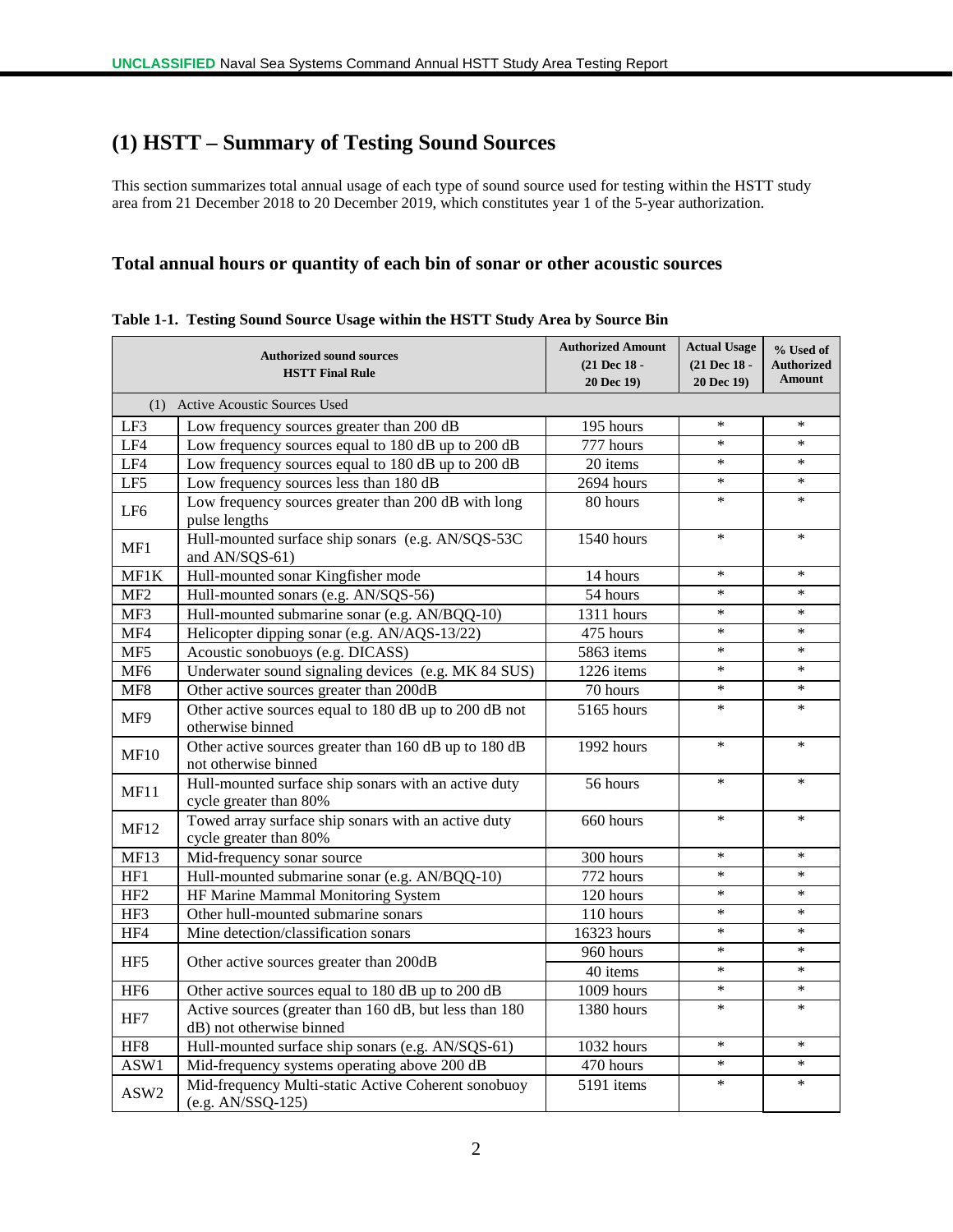| ASW3                       | Mid-frequency towed acoustic countermeasure (e.g.<br>$AN/SLO-25$                                                      | $\ast$            | $\ast$           |        |
|----------------------------|-----------------------------------------------------------------------------------------------------------------------|-------------------|------------------|--------|
| ASW4                       | Mid-frequency expendable acoustic device<br>countermeasure (e.g. MK 3)                                                | $\ast$            | $\ast$           |        |
| ASW5                       | Mid-frequency sonobuoys with high duty cycles<br>592 hours                                                            |                   |                  | $\ast$ |
| BB4                        | LF to MF oceanographic source                                                                                         | 1170 hours        | $\ast$           | $\ast$ |
| BB7                        | LF oceanographic source                                                                                               | 28 counts         | $\ast$           | $\ast$ |
| BB9                        | MF optoacoustic source                                                                                                | $\ast$            | $\ast$           |        |
| TORP1                      | Lightweight torpedo (e.g. MK 46,/MK 54, or Anti-<br>Torpedo Torpedo)                                                  | $\ast$            | $\ast$           |        |
| TORP2                      | Heavyweight torpedo (e.g. MK48)                                                                                       | 404 torpedoes     | $\ast$           | $\ast$ |
| TORP3                      |                                                                                                                       | 45 items          | $\ast$           | *      |
| FLS <sub>2</sub>           | HF sources with short pulse lengths, narrow beam<br>widths, and focused beam patterns                                 | *                 | *                |        |
| FLS3                       | VHF sources with short pulse lengths, narrow beam<br>widths, and focused beam patterns                                | $\ast$            | $\ast$           |        |
| M <sub>3</sub>             | Mid-frequency acoustic modems (greater than 190 dB)<br>518 hours                                                      |                   | $\ast$           | $\ast$ |
| $SD1 -$<br>SD <sub>2</sub> | HF and VHF sources with short pulse lengths, used for<br>the swimmer detection and other objects for port<br>security | 10 hours          | $\ast$           | $\ast$ |
| AG                         | Underwater airguns                                                                                                    | $\ast$            | *                |        |
| SAS1                       | Mid-frequency SAS systems                                                                                             | 1960 hours        | $\ast$           | $\ast$ |
| SAS <sub>2</sub>           | High-frequency SAS systems                                                                                            | 8584 hours        | $\ast$           | $\ast$ |
| SAS3                       | Very high-frequency SAS systems<br>4600 hours                                                                         |                   | $\ast$           | $\ast$ |
| (2)                        | <b>Explosive Sources Used</b>                                                                                         |                   |                  |        |
| E1                         | Medium-caliber projectiles $(0.2 - 0.25 \text{ lb.})$                                                                 | 15216 detonations | $\overline{0}$   | $0\%$  |
| E <sub>3</sub>             | Large-caliber projectiles<br>3124 detonations                                                                         |                   | $\mathbf{0}$     | 0%     |
| E4                         | Mine neutralization charge<br>674 detonations                                                                         |                   | $\mathbf{0}$     | 0%     |
| E <sub>5</sub>             | 5-in projectiles<br>1400 detonations                                                                                  |                   | $\mathbf{0}$     | 0%     |
| E6                         | Hellfire missile                                                                                                      | 38 detonations    | $\mathbf{0}$     | 0%     |
| $\mathop{\hbox{\rm E}} 8$  | Lightweight Torpedo                                                                                                   | 57 detonations    | $\boldsymbol{0}$ | 0%     |
| E <sub>9</sub>             | 500 lb. Bomb                                                                                                          | 4 detonations     | $\mathbf{0}$     | 0%     |
| E10                        | Harpoon Missile<br>30 detonations                                                                                     |                   |                  | 0%     |
| E11                        | 650 lb. mine                                                                                                          | 12 detonations    | $\mathbf{0}$     | 0%     |

\*Information is presented in the classified version of this report.

#### **Total annual airgun use summary**

Information is presented in the classified version of this report.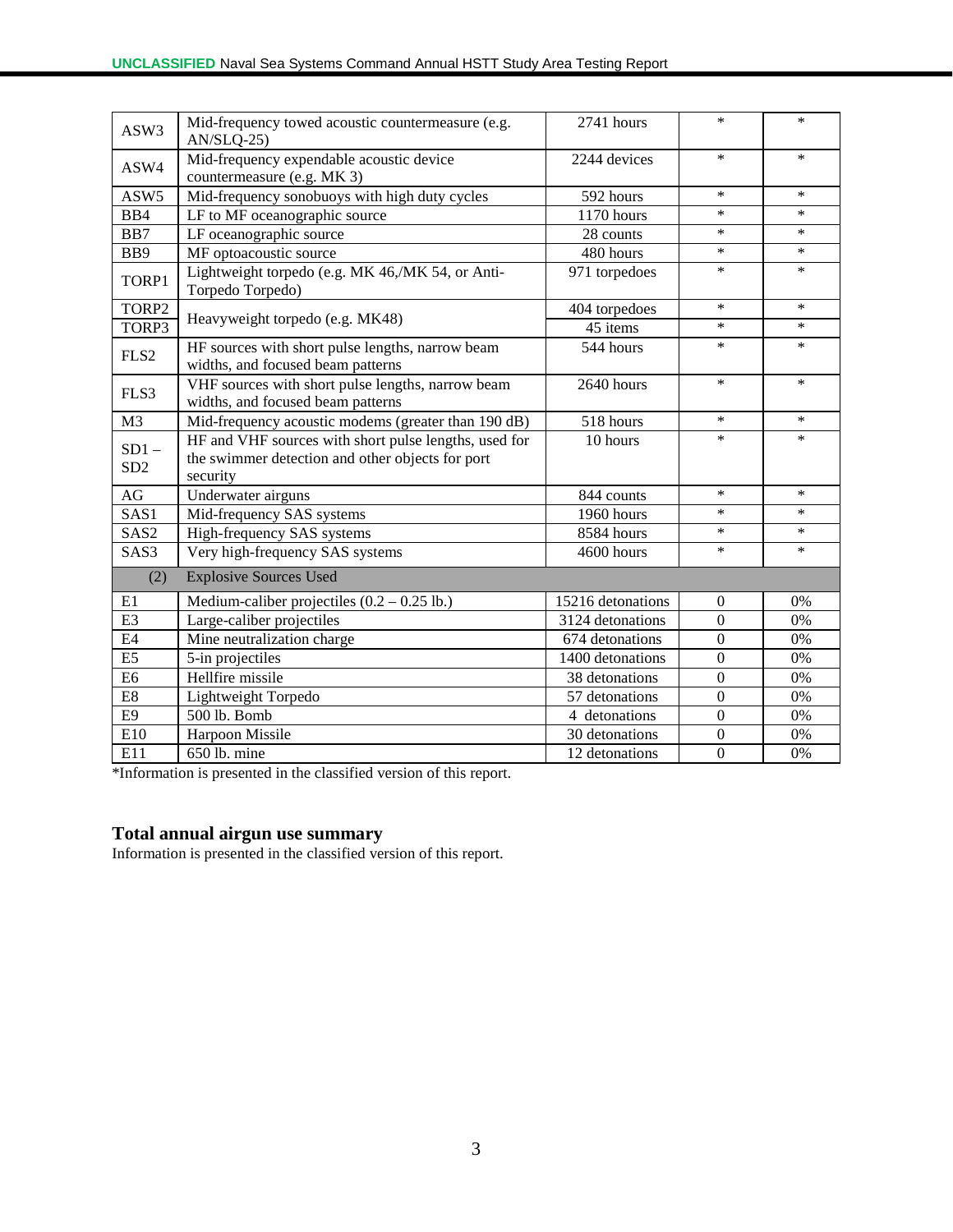| <b>Sound</b><br><b>Source</b><br><b>Bin</b> | Year 1<br><b>Actual Usage</b><br>(21 Dec 18 -<br>20 Dec 19) | <b>5-Year Authorized Amount</b><br>(21 Dec 18 -<br>20 Dec 19) | <b>5-Year Cumulative</b><br><b>Actual Usage</b><br>(21 Dec 18 -<br>20 Dec 19) | % Used of Authorized<br><b>Amount</b> |
|---------------------------------------------|-------------------------------------------------------------|---------------------------------------------------------------|-------------------------------------------------------------------------------|---------------------------------------|
| LF3                                         | ∗                                                           | 975 hours                                                     | *                                                                             | $\ast$                                |
| LF4                                         | *                                                           | 3131 hours                                                    | $\ast$                                                                        | ∗                                     |
| LF4                                         | $\ast$                                                      | 100 items                                                     | $\ast$                                                                        | $\ast$                                |
| LF5                                         | $\ast$                                                      | 9950 hours                                                    | ∗                                                                             | ∗                                     |
| LF <sub>6</sub>                             | $\ast$                                                      | 240 hours                                                     | $\ast$                                                                        | ∗                                     |
| MF1                                         | $\ast$                                                      | 5612 hours                                                    | $\ast$                                                                        | $\ast$                                |
| MF1K                                        | $\ast$                                                      | 70 hours                                                      | $\ast$                                                                        | ∗                                     |
| MF <sub>2</sub>                             | ∗                                                           | 270 hours                                                     | $\ast$                                                                        | $\ast$                                |
| MF3                                         | $\ast$                                                      | 6,553 hours                                                   | $\ast$                                                                        | $\ast$                                |
| MF4                                         | $\ast$                                                      | 1717 hours                                                    | $\ast$                                                                        | $\ast$                                |
| MF5                                         | ∗                                                           | 27120 items                                                   | $\ast$                                                                        | *                                     |
| MF <sub>6</sub>                             | $\ast$                                                      | 5835 items                                                    | $\ast$                                                                        | $\ast$                                |
| MF8                                         | ∗                                                           | 350 hours                                                     | ∗                                                                             | ∗                                     |
| MF9                                         | ∗                                                           | 25753 hours                                                   | $\ast$                                                                        | *                                     |
| <b>MF10</b>                                 | ∗                                                           | 9288 hours                                                    | $\ast$                                                                        | ∗                                     |
| MF11                                        | $\ast$                                                      | 280 hours                                                     | $\ast$                                                                        | ∗                                     |
| <b>MF12</b>                                 | $\ast$                                                      | 3300 hours                                                    | $\ast$                                                                        | ∗                                     |
| MF13                                        | $\ast$                                                      | 1500 hours                                                    | $\ast$                                                                        | $\ast$                                |
| HF1                                         | $\ast$                                                      | 3859 hours                                                    | $\ast$                                                                        | ∗                                     |
| HF <sub>2</sub>                             | $\ast$                                                      | 600 hours                                                     | $\ast$                                                                        | ∗                                     |
| HF3                                         | ∗                                                           | 549 hours                                                     | *                                                                             | ∗                                     |
| HF4                                         | ∗                                                           | 81447 hours                                                   | ∗                                                                             | ∗                                     |
|                                             | $\ast$                                                      | 4800 hours                                                    | $\ast$                                                                        | $\ast$                                |
| HF <sub>5</sub>                             | $\ast$                                                      | 200 items                                                     | $\ast$                                                                        | $\ast$                                |
| HF <sub>6</sub>                             | $\ast$                                                      | 5007 hours                                                    | $\ast$                                                                        | ∗                                     |
| HF7                                         | $\ast$                                                      | 6900 hours                                                    | $\ast$                                                                        | $\ast$                                |
| HF <sub>8</sub>                             | $\ast$                                                      | 3072 hours                                                    | ∗                                                                             | ∗                                     |
| ASW1                                        | $\ast$                                                      | 2350 hours                                                    | $\ast$                                                                        | ∗                                     |
| ASW2                                        | $\ast$                                                      | 23375 items                                                   | $\ast$                                                                        | $\ast$                                |
| ASW3                                        | $\ast$                                                      | 13705 hours                                                   | $\ast$                                                                        | $\ast$                                |
| ASW4                                        | $\ast$                                                      | 10910 devices                                                 | $\ast$                                                                        | *                                     |
| ASW5                                        | $\ast$                                                      | 2740 hours                                                    | $\ast$                                                                        | $\ast$                                |
| BB4                                         | ∗                                                           | 4434 hours                                                    | ∗                                                                             | *                                     |
| B <sub>B</sub> 7                            | ∗                                                           | 140 counts                                                    | ∗                                                                             | ∗                                     |
| B <sub>B9</sub>                             | $\ast$                                                      | 2400 hours                                                    | $\ast$                                                                        | *                                     |
| TORP1                                       | $\ast$                                                      | 4560 torpedoes                                                | $\ast$                                                                        | $\ast$                                |
| TORP2                                       | $\ast$                                                      | 1948 torpedoes                                                | $\ast$                                                                        | $\ast$                                |
| TORP3                                       | $\ast$                                                      | $\overline{225}$ items                                        | $\ast$                                                                        | $\ast$                                |
| FLS <sub>2</sub>                            | $\ast$                                                      | 2432 hours                                                    | $\ast$                                                                        | *                                     |
| FLS3                                        | $\ast$                                                      | 13200 hours                                                   | $\ast$                                                                        | $\ast$                                |
| M <sub>3</sub>                              | $\ast$                                                      | 2588 hours                                                    | $\ast$                                                                        | *                                     |
| $SD1 -$<br>SD <sub>2</sub>                  | $\ast$                                                      | 50 hours                                                      | $\ast$                                                                        | $\ast$                                |
| AG                                          | $\ast$                                                      | 4220 counts                                                   | $\ast$                                                                        | *                                     |
| SAS1                                        | $\ast$                                                      | 9800 hours                                                    | $\ast$                                                                        | $\ast$                                |
| SAS <sub>2</sub>                            | $\ast$                                                      | 42920 hours                                                   | $\ast$                                                                        | *                                     |
| SAS3                                        | $\ast$                                                      | 23000 hours                                                   | $\ast$                                                                        | $\ast$                                |

**Table 1-2. 5-Year Cumulative Testing Sound Source Usage within the HSTT Study Area by Source Bin**